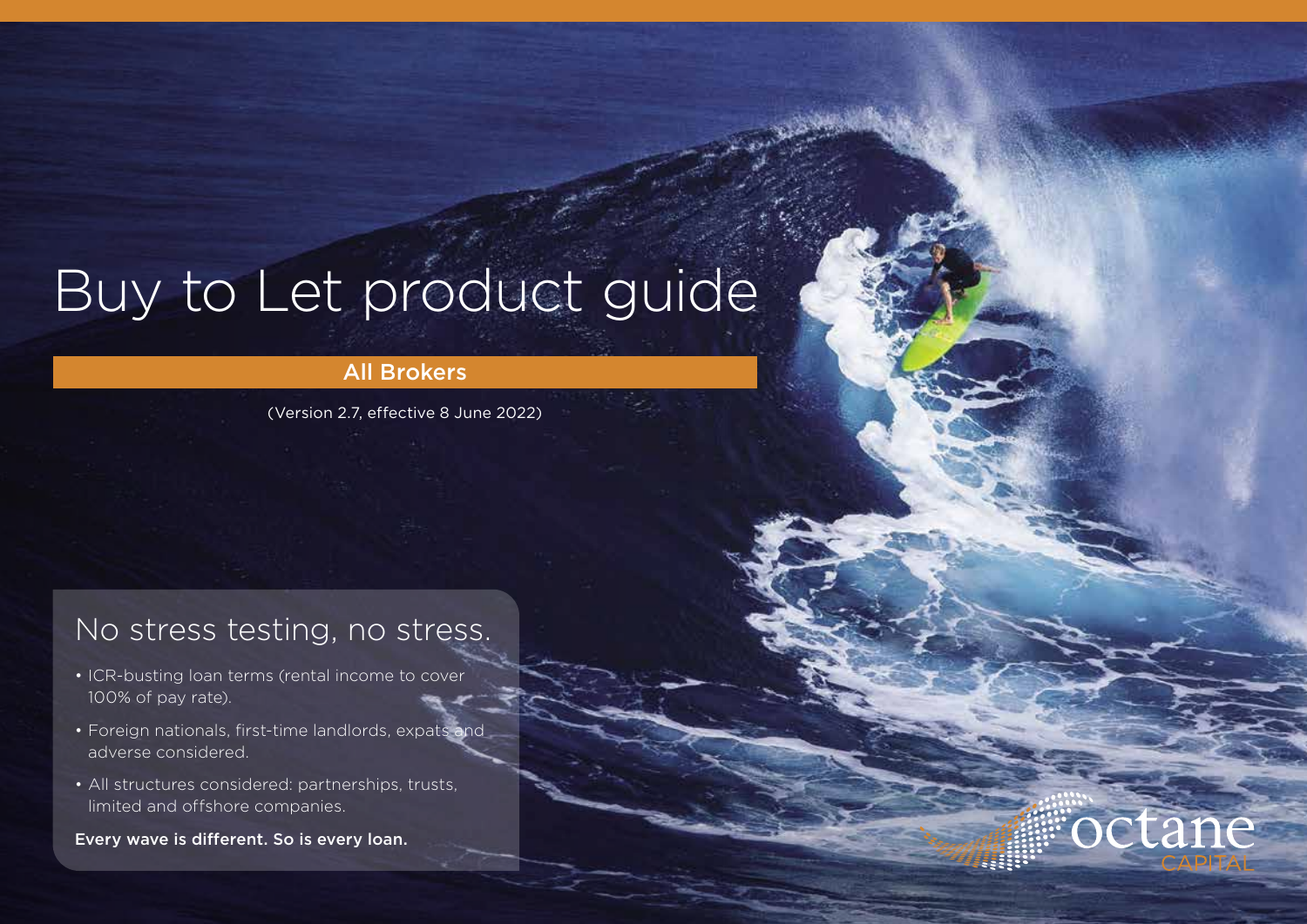### No stress Buy to Let



### Buy to Let guide: no stress testing

| <b>Product</b>                          | Wave 1                                                                                                                                                                                                                                                                                          | Wave 2                                                       | Wave 3                                                                                          | Wave 4                                                                   | Wave 5                                  |  |
|-----------------------------------------|-------------------------------------------------------------------------------------------------------------------------------------------------------------------------------------------------------------------------------------------------------------------------------------------------|--------------------------------------------------------------|-------------------------------------------------------------------------------------------------|--------------------------------------------------------------------------|-----------------------------------------|--|
| Rate                                    | 5.99% pa                                                                                                                                                                                                                                                                                        | 5.99% pa                                                     | 6.39% pa                                                                                        | 6.99% pa                                                                 | 7.39% pa                                |  |
| <b>Deferred Interest</b>                |                                                                                                                                                                                                                                                                                                 | Up to 1% pa on LTVs up to 70%                                |                                                                                                 |                                                                          | Up to 2% pa                             |  |
|                                         |                                                                                                                                                                                                                                                                                                 |                                                              |                                                                                                 |                                                                          |                                         |  |
| <b>Pay Rate</b>                         | 4.99% pa                                                                                                                                                                                                                                                                                        | 4.99% pa                                                     | 5.39% pa                                                                                        | 4.99% pa                                                                 | 5.39% pa                                |  |
| <b>ICR</b>                              | No stress test: only 100% of pay rate (Rate less Deferred Interest)                                                                                                                                                                                                                             |                                                              |                                                                                                 |                                                                          |                                         |  |
| <b>Min Loan</b>                         | £150,000                                                                                                                                                                                                                                                                                        |                                                              |                                                                                                 |                                                                          |                                         |  |
| Max Loan                                | £15,000,000                                                                                                                                                                                                                                                                                     |                                                              |                                                                                                 |                                                                          |                                         |  |
|                                         | 75%<br>70%<br>65%                                                                                                                                                                                                                                                                               |                                                              |                                                                                                 |                                                                          |                                         |  |
| <b>Max LTV</b>                          |                                                                                                                                                                                                                                                                                                 |                                                              |                                                                                                 |                                                                          |                                         |  |
|                                         | Please refer to the LTV section of the Lending Criteria for full LTV guidance.                                                                                                                                                                                                                  |                                                              |                                                                                                 |                                                                          |                                         |  |
|                                         |                                                                                                                                                                                                                                                                                                 | If LTV under 50%,                                            | If LTV under 50%,                                                                               | If LTV under 50%,                                                        | If LTV under 50%.                       |  |
| <b>Low LTV Product Shift</b>            | N/A                                                                                                                                                                                                                                                                                             | product shifts down to<br>Wave 1                             | product shifts down to<br>Wave 2                                                                | product shifts down to<br>Wave 3                                         | product shifts down to<br>Wave 4        |  |
|                                         |                                                                                                                                                                                                                                                                                                 |                                                              |                                                                                                 |                                                                          |                                         |  |
| <b>Term</b>                             | 2 or 3 years<br>5 years                                                                                                                                                                                                                                                                         |                                                              |                                                                                                 |                                                                          |                                         |  |
| Fee:                                    | 2.5%                                                                                                                                                                                                                                                                                            |                                                              |                                                                                                 |                                                                          |                                         |  |
| <b>Proc Fee</b>                         | 1.5%                                                                                                                                                                                                                                                                                            |                                                              |                                                                                                 |                                                                          |                                         |  |
|                                         | Loans on portfolios of 5 properties or less                                                                                                                                                                                                                                                     |                                                              |                                                                                                 |                                                                          |                                         |  |
| Admin                                   | If Ioan is less than £500k: £249 + £150 per additional security property. If Ioan is more than £500k: £399 + £150 per additional security property.<br>Loans on portfolios of 6 properties or more<br>Portfolio of between 6-10 properties: £1,995. Portfolio of 11 or more properties: £2,995. |                                                              |                                                                                                 |                                                                          |                                         |  |
|                                         |                                                                                                                                                                                                                                                                                                 |                                                              |                                                                                                 | 3%/3%/3% - final 3 months ERC free                                       |                                         |  |
| <b>ERCs</b>                             |                                                                                                                                                                                                                                                                                                 | 4%/3%/2% - final 2 years ERC free                            |                                                                                                 |                                                                          |                                         |  |
| <b>Top Slicing</b>                      |                                                                                                                                                                                                                                                                                                 | Not allowed                                                  |                                                                                                 | Not allowed<br>Allowed up to max 20%                                     |                                         |  |
|                                         |                                                                                                                                                                                                                                                                                                 | (Retained shortfall allowed)<br>(Retained shortfall allowed) |                                                                                                 |                                                                          |                                         |  |
| Interest retention                      | 3 months will be deducted for purchases                                                                                                                                                                                                                                                         |                                                              |                                                                                                 |                                                                          |                                         |  |
| Property                                |                                                                                                                                                                                                                                                                                                 |                                                              |                                                                                                 |                                                                          |                                         |  |
| <b>Min Property Value</b>               |                                                                                                                                                                                                                                                                                                 |                                                              | £200,000                                                                                        |                                                                          |                                         |  |
| <b>Max Property Value</b>               | £2m                                                                                                                                                                                                                                                                                             | £3m                                                          |                                                                                                 |                                                                          |                                         |  |
|                                         |                                                                                                                                                                                                                                                                                                 |                                                              |                                                                                                 | £5m                                                                      |                                         |  |
| <b>Mixed Use</b>                        | No                                                                                                                                                                                                                                                                                              | Commercial up to 25%<br>(LTV will be restricted)             |                                                                                                 | Commercial up to 30% (LTV will be restricted)                            |                                         |  |
| <b>HMO</b>                              | Up to 6 bedrooms                                                                                                                                                                                                                                                                                | Up to 10 bedrooms                                            | Up to 16 bedrooms                                                                               |                                                                          | Up to 24 bedrooms                       |  |
| <b>MUFB</b>                             | 8 units max                                                                                                                                                                                                                                                                                     | 12 units max                                                 | 16 units max                                                                                    | 30 units max                                                             |                                         |  |
| Max exposure in a block                 |                                                                                                                                                                                                                                                                                                 |                                                              | <12 units - max 35% of block; 13-40 units - max 25% of block; >40 units - max 10 units of block |                                                                          |                                         |  |
|                                         | Yes provided no balcony<br>Yes provided no balcony                                                                                                                                                                                                                                              |                                                              |                                                                                                 |                                                                          |                                         |  |
| <b>Ex Local Authority Flats</b>         | access and in London                                                                                                                                                                                                                                                                            | access                                                       | Yes                                                                                             |                                                                          |                                         |  |
| <b>Flats above Commercial</b>           | No                                                                                                                                                                                                                                                                                              |                                                              | Yes                                                                                             |                                                                          |                                         |  |
| <b>Air BNB/Holiday Lets</b>             | <b>No</b>                                                                                                                                                                                                                                                                                       | Airbnb only                                                  |                                                                                                 | Yes                                                                      |                                         |  |
| <b>Planning Irregularity</b>            | No<br>Yes depending on severity                                                                                                                                                                                                                                                                 |                                                              |                                                                                                 |                                                                          |                                         |  |
| <b>Property Location</b>                | England only                                                                                                                                                                                                                                                                                    |                                                              |                                                                                                 |                                                                          |                                         |  |
| <b>Works permitted to security</b>      | 10% max permitted                                                                                                                                                                                                                                                                               |                                                              |                                                                                                 |                                                                          |                                         |  |
|                                         |                                                                                                                                                                                                                                                                                                 |                                                              |                                                                                                 |                                                                          |                                         |  |
| <b>Borrower Details</b>                 |                                                                                                                                                                                                                                                                                                 |                                                              |                                                                                                 |                                                                          |                                         |  |
| <b>First-Time Buyer</b>                 |                                                                                                                                                                                                                                                                                                 | No.                                                          |                                                                                                 | Yes                                                                      |                                         |  |
| <b>First-Time Landlords</b>             | Yes - max LTV 70% and<br>max £1m loan<br>Must own main residence                                                                                                                                                                                                                                | Yes - must own main<br>residence                             | Yes                                                                                             |                                                                          |                                         |  |
| <b>UK Individual</b>                    | Yes                                                                                                                                                                                                                                                                                             |                                                              |                                                                                                 |                                                                          |                                         |  |
|                                         |                                                                                                                                                                                                                                                                                                 | Yes                                                          |                                                                                                 |                                                                          |                                         |  |
| <b>UK Company</b>                       |                                                                                                                                                                                                                                                                                                 |                                                              |                                                                                                 |                                                                          |                                         |  |
| <b>Offshore Company</b>                 | <b>No</b>                                                                                                                                                                                                                                                                                       |                                                              | Yes (locations specified in Lending Guide)                                                      |                                                                          |                                         |  |
| <b>UK UBO</b>                           |                                                                                                                                                                                                                                                                                                 |                                                              | Yes                                                                                             |                                                                          |                                         |  |
| <b>Ex Pat UBO</b>                       | Min 2 properties in UK<br>excluding security                                                                                                                                                                                                                                                    | Min 1 property in UK<br>excluding security                   | Yes                                                                                             |                                                                          |                                         |  |
| <b>Foreign National UBO</b>             | Must have permanent right<br>to reside and currently<br>reside in the UK.<br>Min 2 properties<br>in UK excluding security.                                                                                                                                                                      | Min 1 property in UK<br>excluding security                   | Yes                                                                                             |                                                                          |                                         |  |
| <b>Min Income</b>                       | £30,000                                                                                                                                                                                                                                                                                         |                                                              |                                                                                                 | Not required                                                             |                                         |  |
|                                         |                                                                                                                                                                                                                                                                                                 |                                                              |                                                                                                 |                                                                          |                                         |  |
| Min age                                 | 21 years                                                                                                                                                                                                                                                                                        |                                                              |                                                                                                 |                                                                          |                                         |  |
| Max age at beginning of term            | <70 years old                                                                                                                                                                                                                                                                                   |                                                              |                                                                                                 |                                                                          |                                         |  |
| Max no of applicants                    | $\overline{4}$                                                                                                                                                                                                                                                                                  |                                                              |                                                                                                 |                                                                          |                                         |  |
| <b>Borrower Credit</b>                  |                                                                                                                                                                                                                                                                                                 |                                                              |                                                                                                 |                                                                          |                                         |  |
| <b>Defaults</b>                         | 0 in 24 months, 1 in 36<br>months <£1,000 satisfied                                                                                                                                                                                                                                             | 0 in 24 months, 3 in 36<br>months <£5,000 satisfied          | O in 12 months,<br>$\leq$ £1,000 in 24 months                                                   | $\leq$ £1.000 in 24 months -<br>if unsatisfied, must be on<br>completion | >£1,000 in 24 months                    |  |
| <b>CCJs</b>                             | 0 in 24 months, 1 in 36<br>months <£1,000 satisfied                                                                                                                                                                                                                                             | 0 in 24 months, 3 in 36<br>months <£5,000 satisfied          | O in 12 months,<br><£1,000 in 24 months                                                         | $\leq$ 1,000 in 24 months –<br>if unsatisfied, must be on<br>completion  | >£1,000 in 24 months                    |  |
| Unsecured on loan balances<br>over £500 | O in 24 months.<br>2 in 36 months                                                                                                                                                                                                                                                               |                                                              | max 3 in 24 months                                                                              | max 3 in 12 months                                                       | >3 in 12 months                         |  |
| <b>Secured Mortgage Payments</b>        | O in 36 months                                                                                                                                                                                                                                                                                  |                                                              | O in 24 months,<br>1 max in 36 months                                                           | O in 24 months                                                           | O in 3 months,<br>6 in 24 months        |  |
| IVA/Bankruptcy/CVA                      |                                                                                                                                                                                                                                                                                                 | No                                                           |                                                                                                 | Yes provided discharged<br>over 3 years                                  | Yes provided discharged<br>over 2 years |  |

All brokers